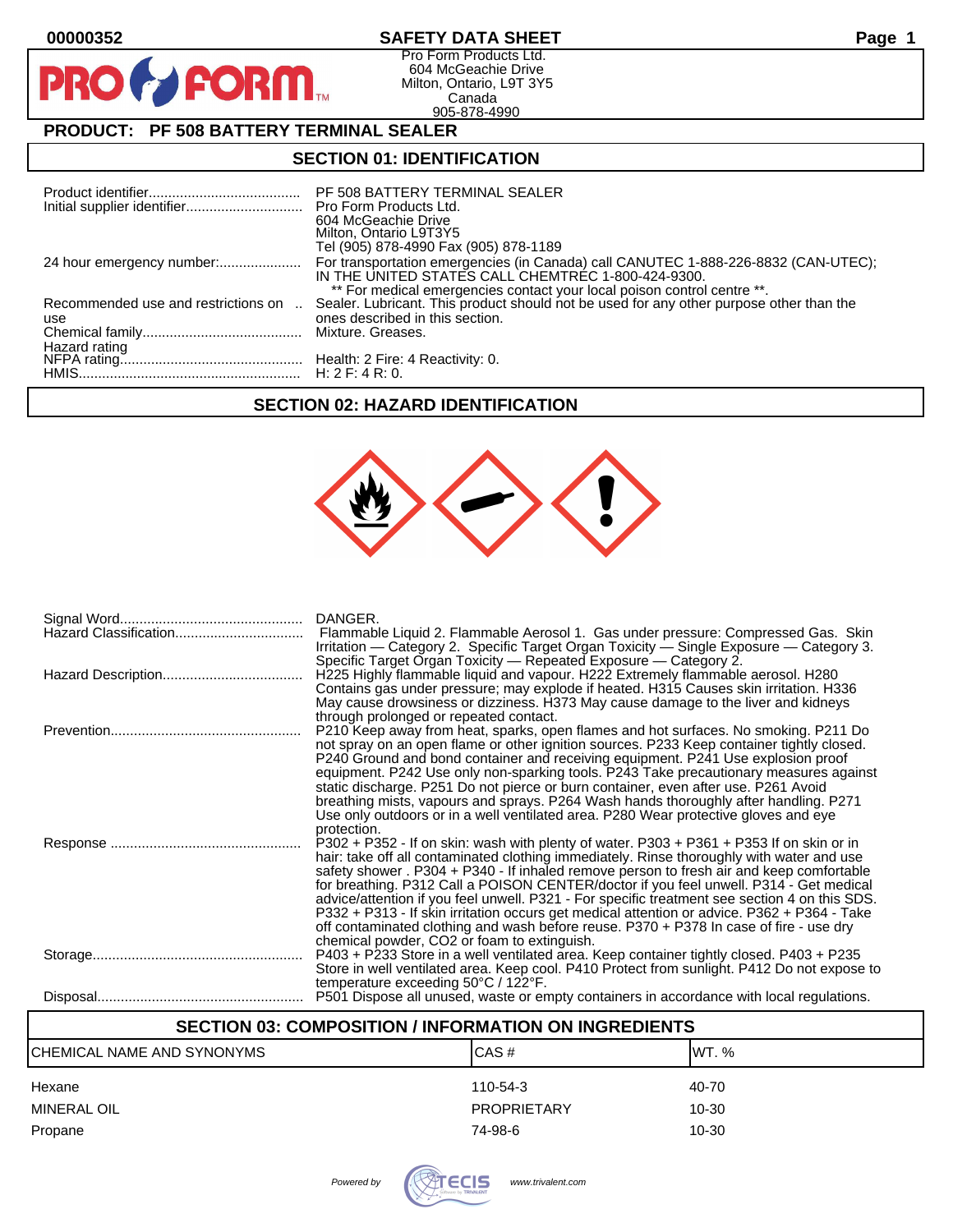**00000352 SAFETY DATA SHEET Page 2**

#### **PRODUCT: PF 508 BATTERY TERMINAL SEALER**

#### **SECTION 03: COMPOSITION / INFORMATION ON INGREDIENTS**

#### Isobutane 75-28-5 7-13 **SECTION 04: FIRST-AID MEASURES** Eye contact................................................ In case of contact, immediately flush eyes, keeping eyelids open, with plenty of water for at least 15 minutes. Obtain medical attention. Skin contact............................................... Remove all contaminated clothing and immediately wash the exposed areas with copious amounts of water for a minimum of 30 minutes or up to 60 minutes for critical body areas. If irritation persists, seek medical attention. Inhalation................................................... If inhaled, remove to fresh air. If not breathing, give artificial respiration. If breathing is difficult, give oxygen, obtain medical attention. Ingestion.................................................... Do not induce vomiting. If ingestion is suspected, contact physician or poison control center immediately. If spontaneous vomiting occurs have victim lean forward with head down to prevent aspiration of fluid into the lungs. Never give anything by mouth to an unconscious person. Additional information................................ Treat victims symptomatically. The main hazard from ingestion is aspiration of the liquid into the lungs producing chemical pneumonitis. In the event of an incident involving this

#### **SECTION 05: FIRE-FIGHTING MEASURES**

media Specific hazards arising from the ............. Oxides of carbon (CO, CO2). hazardous product, such as the nature of any hazardous combustion products<br>Special protective equipment and ............

Suitable and unsuitable extinguishing ..... "Alcohol" foam, CO2, dry chemical. In cases of larger fires, water spray should be used.

product ensure that medical authorities are provided a copy of this safety data sheet.

Special protective equipment and ............ Firefighter should be equipped with self-contained breathing apparatus and full protective<br>precautions for fire-fighters contentially toxic and irritating fumes. Cool fire-expo clothing to protect against potentially toxic and irritating fumes. Cool fire-exposed containers with cold water spray. Heat will cause pressure buildup and may cause explosive rupture. Keep run-off water from entering sewers and other waterways. Dike for water control.

#### **SECTION 06: ACCIDENTAL RELEASE MEASURES**

 Leak/spill.................................................. Ventilate. Eliminate all sources of ignition. Contain the spill. Avoid all personal contact. Spilled material and water rinses are classified as chemical waste, and must be disposed of in accordance with current local, provincial, state, and federal regulations. Evacuate all non-essential personnel. Prevent runoff into drains, sewers, and other waterways. Absorb with earth, sand, or another dry inert material. Shovel into suitable unsealed containers, transport to well-ventilated area (outside) and treat with neutralizing solution: mixture of water (80%) with non-ionic surfactant Tergitol TMN-10 (20%); or water (90%), concentrated ammonia (3-8%) and detergent (2%).

#### **SECTION 07: HANDLING AND STORAGE**

Precautions for safe handling.................... Avoid all skin contact and ventilate adequately, otherwise wear an appropriate breathing apparatus. Always adopt precautionary measures against build-up of static which may arise from appliances, handling and the containers in which product is packed. Avoid breathing vapours or mist. Ground handling equipment. Handle and open container with care. Employees should wash hands and face before eating or drinking. Keep away from heat, sparks, and open flame. Conditions for safe storage, including any Keep away from heat, sparks, and open flames. Keep container closed when not in use.<br>incompatibilities store store away from oxidizing and reducing materials. Store away from sunl Store away from oxidizing and reducing materials. Store away from sunlight.

### **SECTION 08: EXPOSURE CONTROLS / PERSONAL PROTECTION**

| <b>IINGREDIENTS</b>           | TWA                | <b>ACGIH TLV</b><br>STEL | PEL             | <b>OSHA PEL</b><br><b>STEL</b> | <b>NIOSH</b><br>IREL |
|-------------------------------|--------------------|--------------------------|-----------------|--------------------------------|----------------------|
| Hexane                        | 50 ppm             | Not Established          | 500 ppm         | Not Established                | 50 ppm               |
| <b>MINERAL OIL</b>            | 10000 ppm          | Not Available            | 5000 ppm        | Not Available                  | Not Available        |
|                               | $5 \text{ mg/m}$ 3 |                          |                 |                                |                      |
| Propane                       | mg 000, l          | Not established          | 1,000 ppm       | Not established                | $1,000$ ppm          |
| Isobutane                     | Not established    | Not established          | Not established | Not established                | 800 ppm              |
| Personal Protective Equipment |                    | Liquid chemical goggles. |                 |                                |                      |

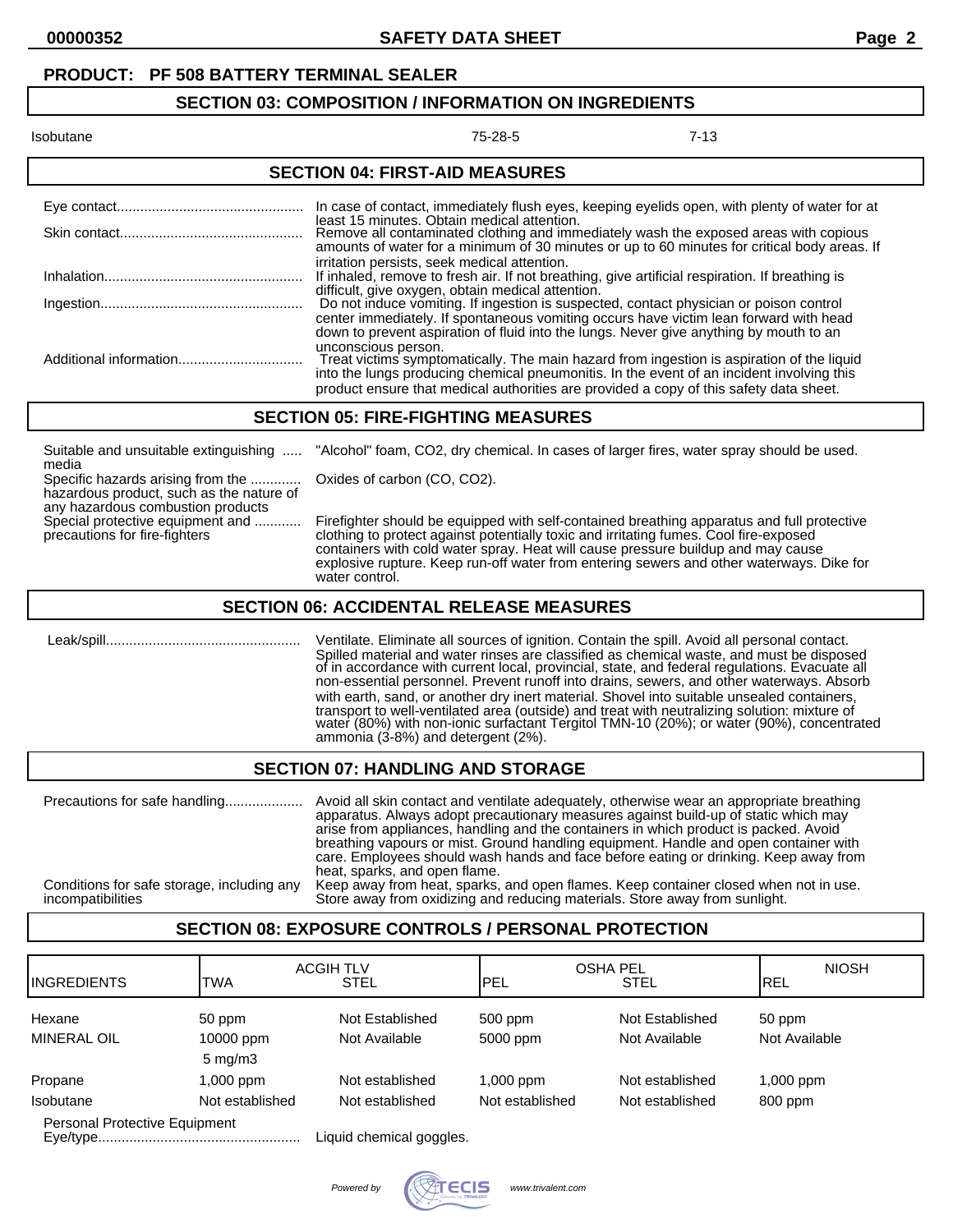**00000352 SAFETY DATA SHEET Page 3**

#### **PRODUCT: PF 508 BATTERY TERMINAL SEALER**

### **SECTION 08: EXPOSURE CONTROLS / PERSONAL PROTECTION**

| when contaminant levels exceed the recommended exposure limits. |
|-----------------------------------------------------------------|
|                                                                 |
| Emergency showers and eye wash stations should be available.    |

### **SECTION 09: PHYSICAL AND CHEMICAL PROPERTIES**

### **SECTION 10: STABILITY AND REACTIVITY**

|                                       | Stable at normal temperatures and pressures.                                           |
|---------------------------------------|----------------------------------------------------------------------------------------|
|                                       | Avoid heat, sparks and flames. Explosive reactions can occur in the presence of strong |
| Conditions to avoid, including static | oxidizing agents.                                                                      |
| discharge, shock or vibration         | Keep away from heat. Incompatible with strong oxidizers.                               |
| Hazardous decomposition products      | By fire: Dense black smoke. Oxides of carbon (CO,CO2).                                 |
| Possibility of hazardous reactions    | High temperatures.                                                                     |

# **SECTION 11: TOXICOLOGICAL INFORMATION**

| <b>INGREDIENTS</b> |                                                                                                                                                                                                                                                                                                                                                                                    | LC50                                                                                                                                                                                                                                                                    | LD50                                            |
|--------------------|------------------------------------------------------------------------------------------------------------------------------------------------------------------------------------------------------------------------------------------------------------------------------------------------------------------------------------------------------------------------------------|-------------------------------------------------------------------------------------------------------------------------------------------------------------------------------------------------------------------------------------------------------------------------|-------------------------------------------------|
| Hexane             |                                                                                                                                                                                                                                                                                                                                                                                    | 48,000 ppm rat $<$ 4 hours                                                                                                                                                                                                                                              | 28,710 rat oral                                 |
| <b>MINERAL OIL</b> |                                                                                                                                                                                                                                                                                                                                                                                    | Not Available                                                                                                                                                                                                                                                           | 10,000 mg/kg ORAL; 5,000 mg/kg<br><b>DERMAL</b> |
| Propane            |                                                                                                                                                                                                                                                                                                                                                                                    | $>1,464$ mg/L 15 minutes rat                                                                                                                                                                                                                                            | Not available                                   |
| Isobutane          |                                                                                                                                                                                                                                                                                                                                                                                    | 52 mg/L 1 hour mouse                                                                                                                                                                                                                                                    | Not available                                   |
|                    | Eye contact. Skin contact. Inhalation.<br>sensitization.                                                                                                                                                                                                                                                                                                                           | Breathing high concentrations of vapour may cause anesthetic effects and serious health<br>effects. Prolonged or repeated skin contact may cause drying or cracking of skin. Possible<br>damage to liver and kidneys. Prolonged or repeated exposure may result in skin |                                                 |
|                    | Can cause moderate irritation, defatting and dermatitis.<br>May be harmful if absorbed through the skin.<br>Can cause redness, irritation, tissue destruction.                                                                                                                                                                                                                     |                                                                                                                                                                                                                                                                         |                                                 |
|                    |                                                                                                                                                                                                                                                                                                                                                                                    |                                                                                                                                                                                                                                                                         |                                                 |
|                    | vomiting and unconsciousness.                                                                                                                                                                                                                                                                                                                                                      | Excessive inhalation of vapours can cause respiratory irritation, dizziness, headache,                                                                                                                                                                                  |                                                 |
|                    | Chronic exposure to organic solvent vapors have been associated with various neurotoxic<br>effects including permanent brain and/or nervous system damage, kidney, liver, blood<br>damage and reproductive effects among women. Symptoms may include nausea,<br>vomiting, abdominal pain, headache, impaired memory, loss of coordination, insomnia and<br>breathing difficulties. |                                                                                                                                                                                                                                                                         |                                                 |
|                    | pneumonitis which can be fatal.                                                                                                                                                                                                                                                                                                                                                    | May be harmful or fatal if swallowed. Aspiration of material into lungs can cause chemical                                                                                                                                                                              |                                                 |